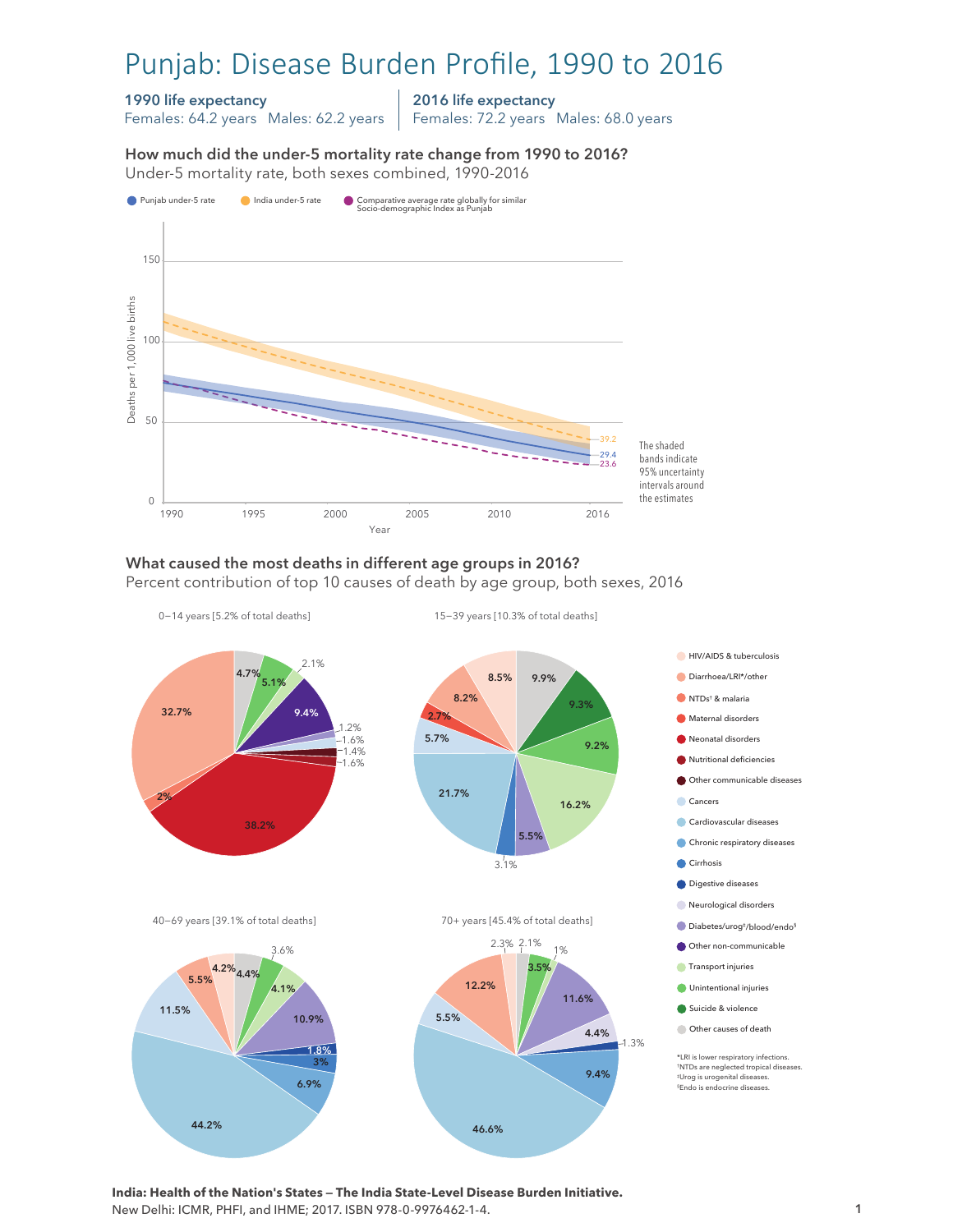## Proportion of total disease burden from:

### Premature death: 64.9% | Disability or morbidity: 35.1%

#### What caused the most years of life lost, by sex, in 2016?

Top 15 causes of YLLs, ranked by percent for both sexes combined, 2016



### What caused the most years lived with disability, by sex, in 2016?

Top 15 causes of YLDs, ranked by percent for both sexes combined, 2016



\*COPD is chronic obstructive pulmonary disease.

\*Sense organ diseases includes mainly hearing and vision loss.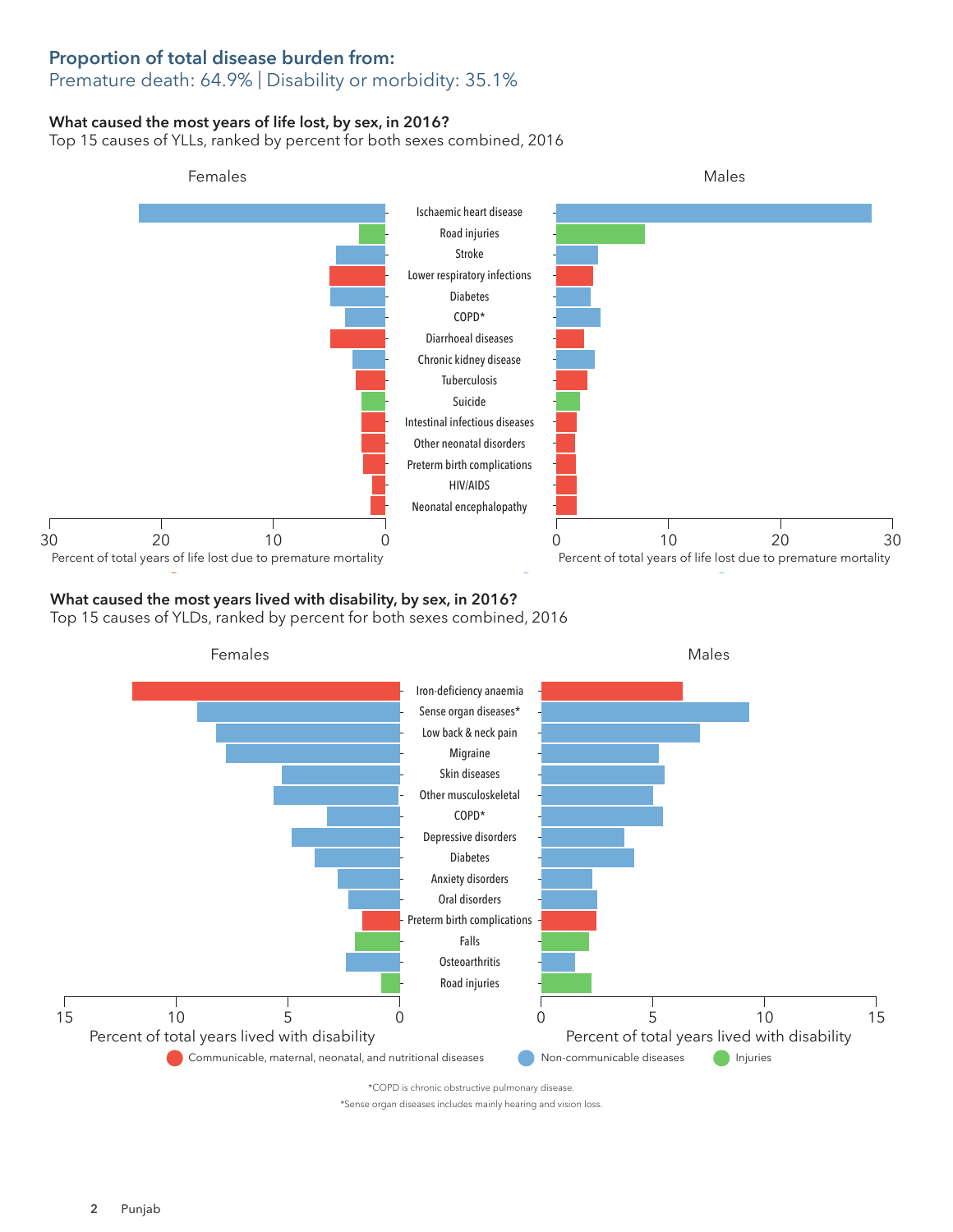#### Proportion of total disease burden from: CMNNDs: 22.4% | NCDs: 66.0% | Injuries: 11.6%

How have the leading causes of death and disability combined changed from 1990 to 2016? How have the leading causes of death and disability combined changed from 1990 to 2016? Change in top 15 causes of DALYs, both sexes, ranked by number of DALYs, 1990–2016 Change in top 15 causes of DALYs, both sexes, ranked by number of DALYs, 1990–2016



The percent figure in brackets next to each cause is DALYs from that cause out of total DALYs.

‡Sense organ diseases includes mainly hearing and vision loss. § Self-harm refers to suicide and the nonfatal outcomes of self-harm.

What caused the most death and disability combined across age groups in 2016?

Percent of DALYs by age group, both sexes, 2016



The number in parentheses after each age group on the x-axis is the percent of population in that age gro